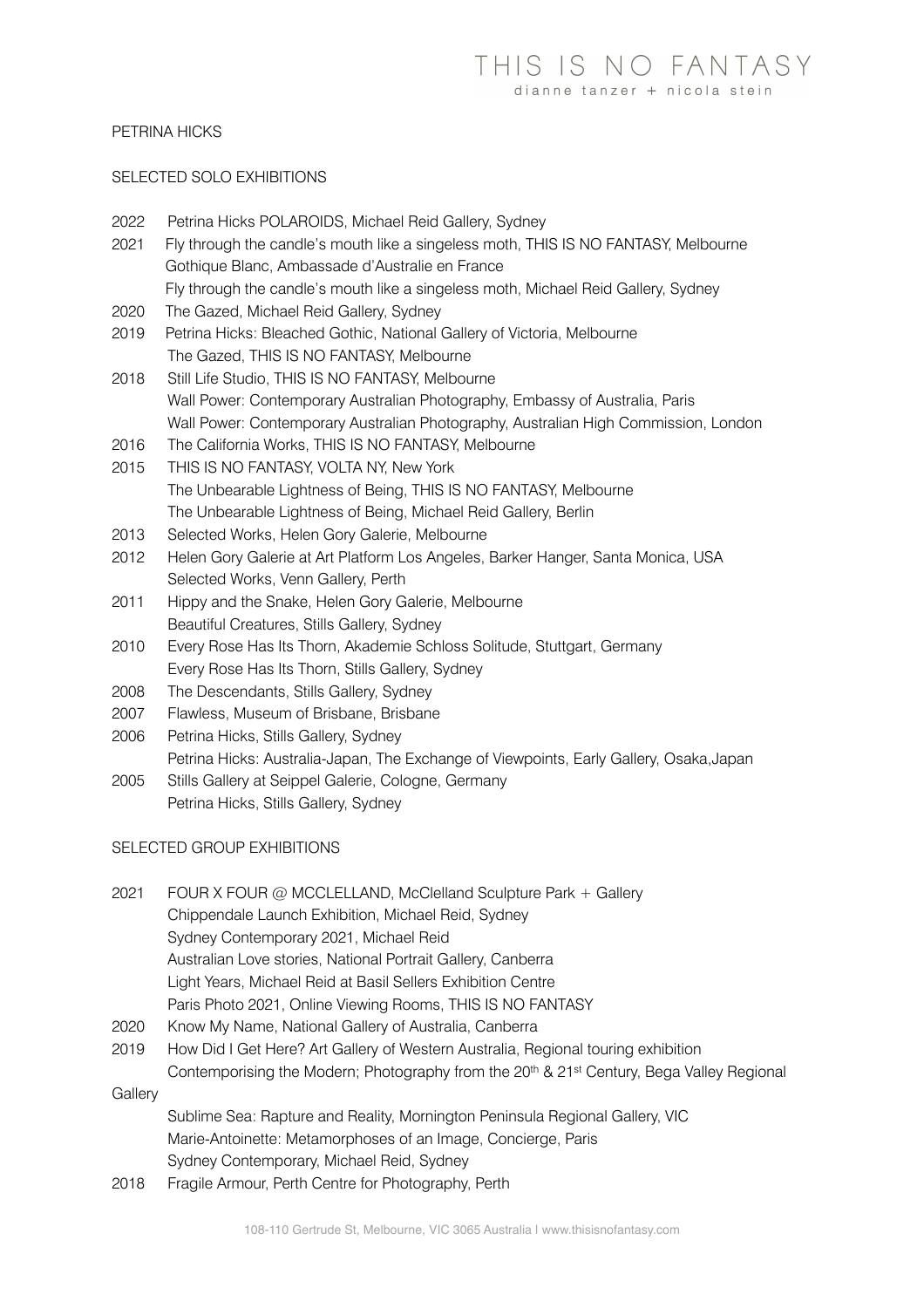# THIS IS NO FANTASY dianne tanzer + nicola steir

Wild: Flora and Fauna in Australian Art, Hawkesbury Gallery, NSW Legacy + ….. Collecting, Monash Gallery of Art, Melbourne Sydney Contemporary, THIS IS NO FANTASY, Sydney

- 2017 Ecstasy, Baroque and Beyond, UQ Art Museum, Queensland fotofever 2017, THIS IS NO FANTASY, Paris Petrina Hicks, Australian Centre of Photography, Sydney The Body's Terrain, Benalla Art Gallery, Victoria From the Darkness, Horsham Regional Gallery, Victoria Birds: Flight Paths in Australian Art, Mornington Peninsula Regional Gallery, Victoria Romancing the Skull, THIS IS NO FANTASY, Melbourne Uprooted, THIS IS NO FANTASY, Melbourne
- 2016 Birds: Flight Paths in Australian Art, Mornington Peninsula Regional Gallery, Victoria Wildthing: Animals in Contemporary Art, Mosman Art Gallery, Sydney
- 2015 Sydney Contemporary, THIS IS NO FANTASY, Sydney Bowness Hall of Fame, Monash Gallery of Art, Melbourne
- 2014 New Passports, New Photography, Art Gallery of Western Australia In the Flesh, National Portrait Gallery, Canberra New Acquisitions, Dubbo Regional Gallery, NSW, Australia Fictions, Parer Place Urban Screens, QUT Creative Industries Precinct, QLD Cats and Dogs: Olsen Irwin Gallery, NSW, Australia Group Show, THIS IS NO FANTASY, Melbourne Private Assembly; a contemporary collection, Tweed Regional Gallery, Tweed Heads
- 2013 Internationell Konst Film Utställning, Jönköping Läns Museum, Sweden Under My Skin, Contemporary Photography from the Corrigan Collection, Rockhampton Art Gallery, Rockhampton
- 2012 Photo LA, Los Angeles, California Clermont –Ferand Short Film Festival, France PICA Salon, Perth Institute of Contemporary Art, Perth South of the Border, Queensland Centre for Photography, Brisbane Hijacked III, Perth Institute of Contemporary Art, Perth and Australian Centre for Photography, Sydney Hijacked III, Photofusion Gallery, London and QUAD Gallery, Derby, United Kingdom Animal/Human, University of Queensland Art Museum, Brisbane 2011 Double Vision, McClelland Gallery, Victoria
- What's in a Face, Art Gallery of New South Wales, Sydney Fotoseptiembre, Centro de la Imagen, Mexico City, Mexico London Australia Film Festival, Artists Film program, The Barbican, London 17th International Contemporary Art Festival SESC Videobrasil: Southern Panoramas competitive exhibition, Sao Paulo, Brazil Panoramas Competitive Exhibition, Sao Paulo, Brazil Season 11, Stills Gallery,Sydney Silent Feathers, Maroondah Art Gallery, Victoria 2010 Timelines: National Gallery of Victoria NGVI, Melbourne Pingyao International Photography Festival, China
	- XIV Biennial of Photography, Mexico Approaches, Centre Cultural Caja Puerta Real, Granada, Spain Present Tense, National Portrait Gallery, Canberra Melbourne Art Fair, Melbourne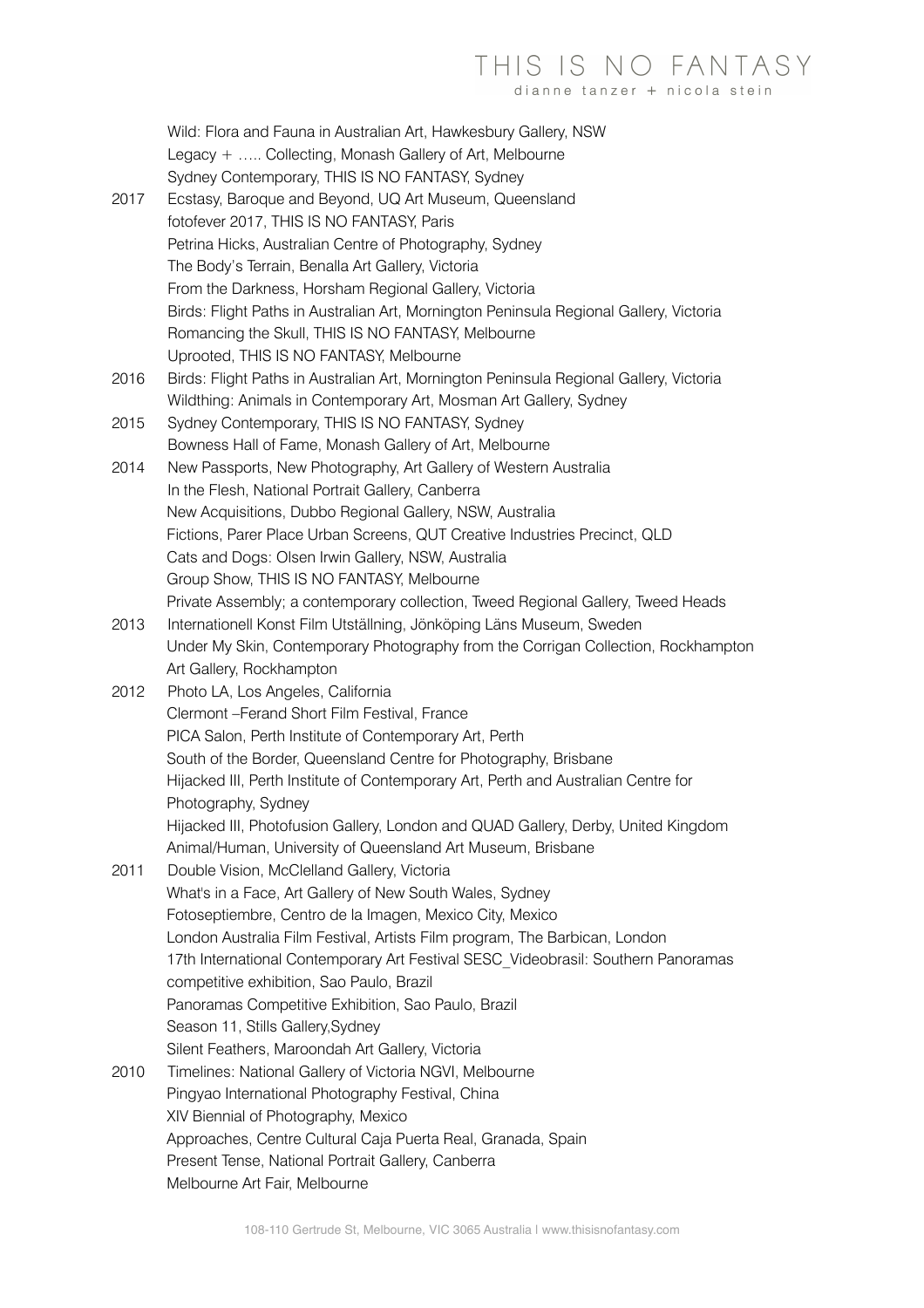# THIS IS NO FANTASY dianne tanzer + nicola stei

Snapshot, Contemporary Photography from the La Trobe University Art Collection, VIC

- 2009 Step Right Up: The Circus in Australian Art, Tweed River Art Gallery, New South Wales Looking at Others and Looking Within, Murdoch University, Western Australia New Commissions: permanent Collection, National Portrait Gallery, Canberra Melbourne Art Fair, Royal Exhibition Building, Melbourne Thirteen, Stills Gallery, Australia
- 2008 Paris Photo, Carrousel du Louvre, Paris, France Proof of Age, Albury Regional Art Gallery, Albury, New South Wales Wish You Were Here, Tweed River Art Gallery, New South Wales Contemporary Australia: Optimism, Queensland Art Gallery/Gallery of Modern Art, QLD Melbourne Art Fair, Royal Exhibition Building, Melbourne
- 2007 Silence, ABA Art Contemporani, Palma de Mallorca, Spain C International Photo Magazine Exhibition, Phillips de Pury, New York, USA Art Cologne 2007, Cologne, Germany Often Spotted, Rarely Seen, La Trobe University Art Museum, Melbourne The Polaroid Circus, Bathurst Regional Art Gallery, Bathurst, New South Wales Girl Band, curated by Barbara Flynn, Deloitte's, Sydney Pet Project, Australian Centre for Photography and touring to Arc One Gallery for Melbourne International Arts Festival
- 2006 Circus Polaroids Petrina Hicks & Anne Zahalka, An Albury Regional Gallery Touring Exhibition, Albury, New South Wales Truth and Likeness, National Portrait Gallery, Canberra Light Sensitive: Contemporary Australian Photography from the Loti Smorgon Fund, National Gallery of Victoria, Melbourne In Cold Light, Centre for Contemporary Photography, Melbourne Citigroup Portrait Prize, Art Gallery of New South Wales, Sydney Group Show, Stills Gallery, Sydney, Australia Art Cologne 2006, Cologne, Germany Melbourne Art Fair, Royal Exhibition Building, Melbourne Photomedia Award, Perth Institute of Contemporary Arts, Perth
- 2005 Colour(less), Lake Macquarie City Art Gallery, Lake Macquarie Josephine Ulrick & Win Schubert Foundation for the Arts Photography Award, Gold Coast City Art Gallery, Gold Coast We are all animals, La Trobe Visual Arts Centre Gallery, Bendigo Take a Good Look, Lake Macquarie City Art Gallery, Lake Macquarie
- 2005 Year in Art, S.H. Ervin Gallery, National Trust Centre, Sydney Sydney Life, Art & About, City of Sydney Public Arts Program, Sydney
- 2004 ACMP Collection 9, National Library of Australia, Canberra Sydney Life Exhibition, Art & About, City of Sydney Public Arts Program, Sydney 2002 ACMP Collection 7, National Library of Australia, Canberra
- Sick Puppies, Phototechnica Gallery, Sydney

## AWARDS | GRANTS | RESIDENCIES

- 2022 Finalist, The 67th Blake Prize, Casula Powerhouse Arts Centre, Sydney
- 2021 Finalist, Bowness Photography Prize, Monash Gallery of Art, Melbourne
- 2019 Highly Commended, Olive Cotton Award, Tweed River Art Gallery, New South Wales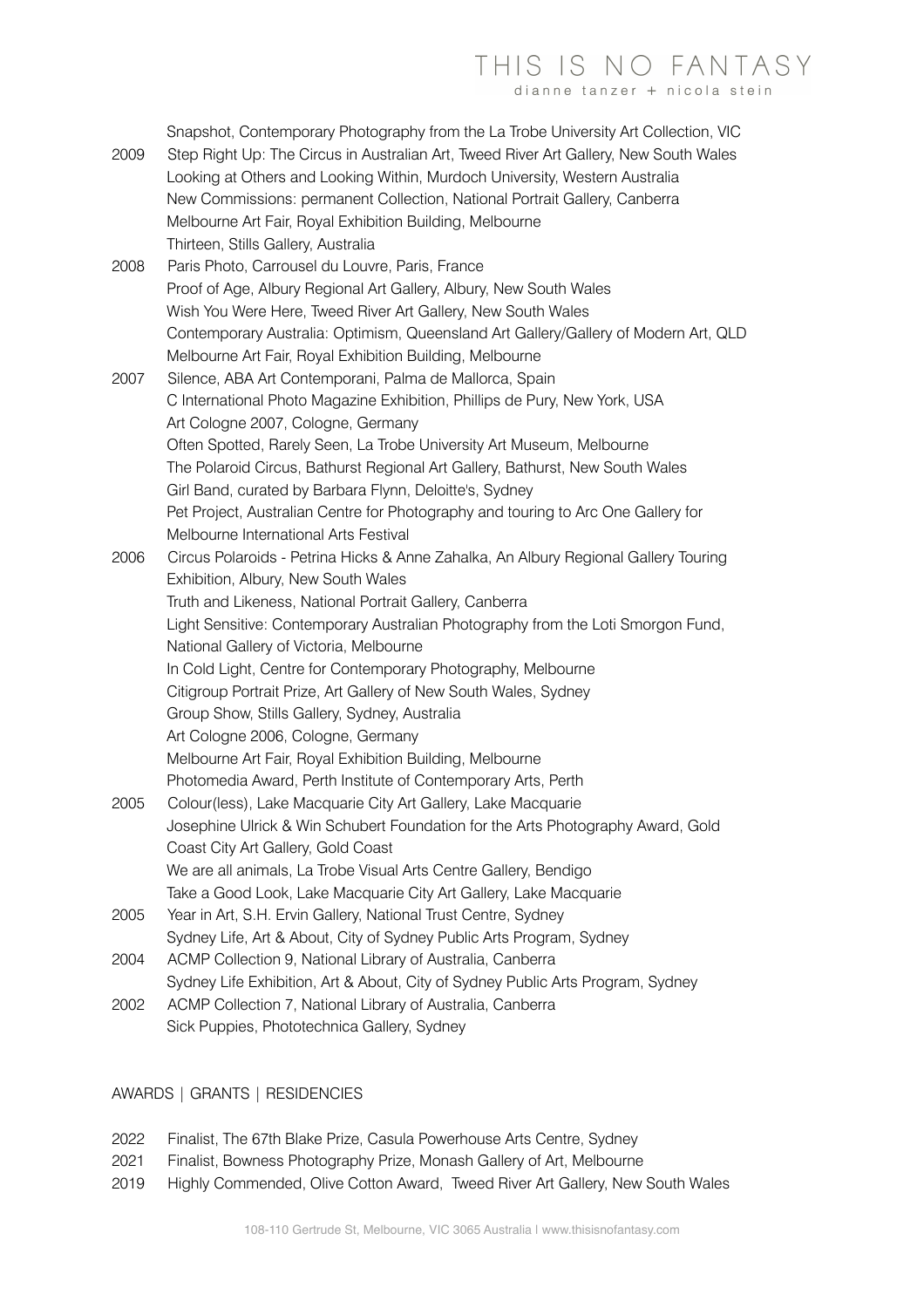# THIS IS NO FANTASY

dianne tanzer + nicola steir

- 2018 Finalist, Bowness Photography Prize, Monash Gallery of Art, Melbourne
- 2016 Finalist, Josephine Ulrick & Win Shubert Photography Award, Gold Coast Art Gallery Finalist, MAMA Art Prize, Murray Art Musuem, Albury, NSW
- 2015 Residency, Kala Art Institute, Berkeley, California Residency, Arquetopia Foundation, Mexico Finalist, City of Devonport Art Award, Devonport Art Gallery
- 2014 Winner, Bowness Photography Prize, Monash Gallery of Art, Melbourne Finalist, TIDAL: City of Devonport Art Award, Devonport Regional Gallery, Australia Finalist, National Artists' Self-Portrait Prize, University of Queensland Art Gallery Finalist, Josephine Ulrick & Win Shubert Photography Award, Gold Coast Art Gallery Finalist, Grace Cossington Smith Art Award
	- Finalist, Kennedy Prize, South Australia
	- Finalist, Muswellbrook Photographic Award, Muswellbrook Regional Arts Centre Finalist, 38th Alice Prize, Araluen Arts Centre, Alice Springs
- 2013 Finalist, Guirguis New Art Prize, Post Office Gallery, University of Ballarat, Victoria Finalist, National Artists Self Portrait Prize, University of Queensland Art Gallery Finalist, Bowness Photography Prize, Monash Gallery of Art, Melbourne Finalist, Olive Cotton Award, Tweed River Art Gallery, New South Wales Finalist, The Substation Contemporary Art Prize, Melbourne
- 2012 Finalist, Josephine Ulrick and Win Schubert Photography Award, Gold Coast City Art Gallery
- 2010 8 month Fellowship, Akademie Schloss Solitude, Stuttgart, Germany
- 2009 Finalist, Moran Contemporary Photographic Prize Finalist, National Portrait Prize, National Portrait Gallery, Canberra Finalist, Josephine Ulrick & Win Shubert Photography Award, Gold Coast Art Gallery
- 2008 La Cite, 3 month Paris Residency Winner, 2008 ABN Amro Emerging Artist Award
- 2007 Finalist, Olive Cotton Award, Tweed River Art Gallery, New South Wales Finalist, Hazelhurst Art Award, Hazelhurst Regional Gallery & Arts Centre, Hazelhurst Finalist, Fremantle Print Award, Fremantle Arts Centre Finalist, City of Hobart Art Prize, Tasmanian Museum and Art Gallery, Hobart
- 2006 Finalist, William and Winifred Bowness Photography Prize, Monash Gallery of Art, VIC
- Finalist, ABN Amro Emerging Artist Award, ABN Amro Emerging Artist Award 2005 Finalist, City of Perth Art Award
- 2004 Winner, Sydney Life, Art & About, City of Sydney Public Arts Program, Sydney Selected for Acquisition, Conrad Jupiters Art Prize, Gold Coast City Art Gallery Finalist, Citigroup Photography Award for Portraiture, Art Gallery of New South Wales Finalist, Josephine Ulrick & Win Schubert Foundation for the Arts Photography Award, Gold Coast City Art Gallery
- 2003 Winner, Fisher's Ghost Art Award, Prize for Contemporary Art Campbelltown City Bicentennial Art Gallery, Campbelltown Winner, Josephine Ulrick Photography Award for Portraiture, Tweed River Art Gallery Finalist, Willoughby City Art Prize, Willoughby Finalist, Citigroup Photography Award for Portraiture, Art Gallery of New South Wales

### COLLECTIONS

National Gallery of Australia Art Gallery of New South Wales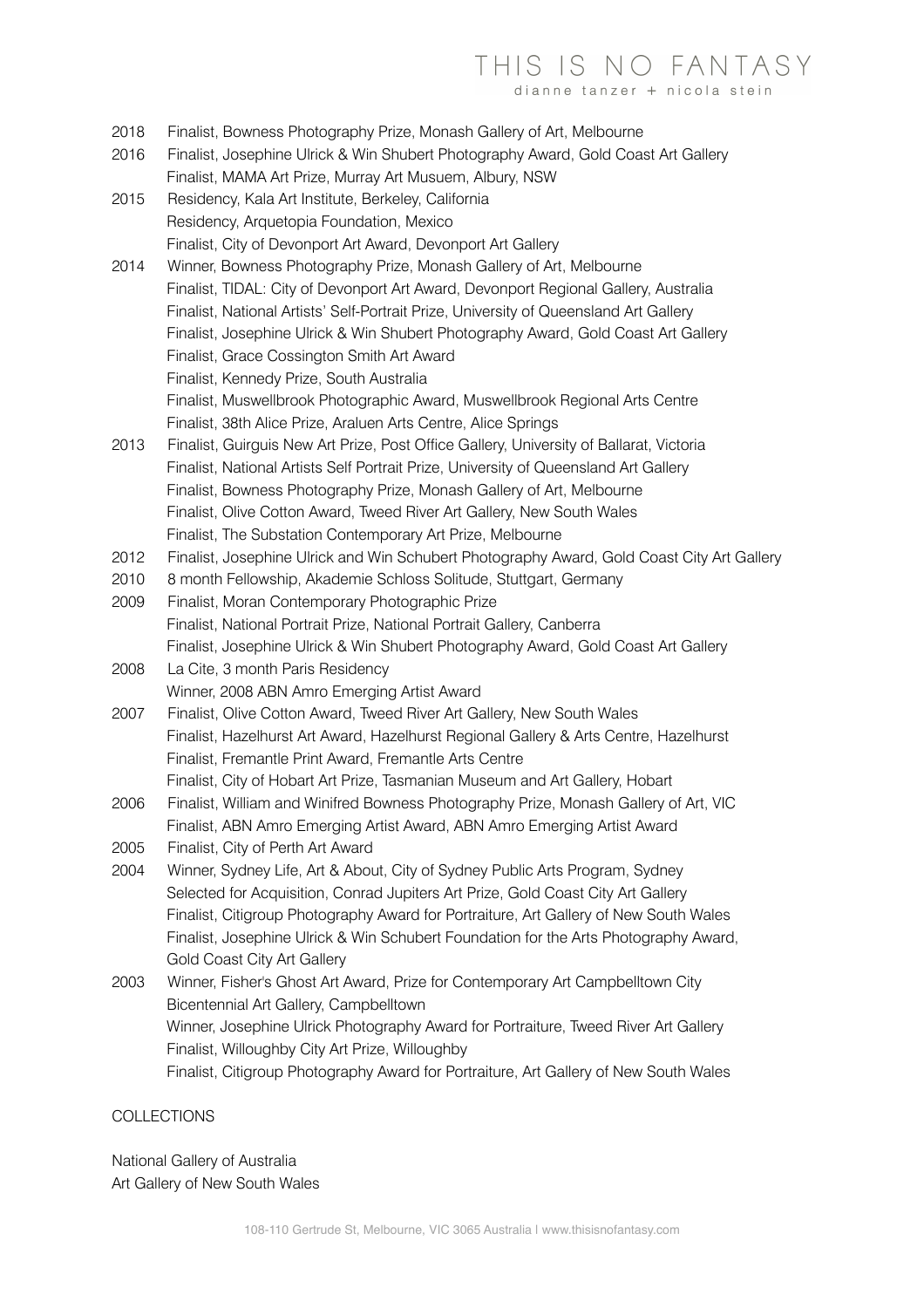Queensland Art Gallery/Gallery of Modern Art National Gallery of Victoria Art Gallery of Western Australia Gold Coast City Art Gallery Rockhampton Art Gallery Artbank, Australia City of Monash Collection La Trobe University Albury City Gallery, New South Wales Dubbo Regional Gallery, New South Wales Campbelltown City Bicentennial Art Gallery, New South Wales Tweed River Art Gallery, New South Wales Private collections in Australia, Germany, Italy and USA **BIBLIOGRAPHY** 

- 2015 Andrew Gaynor, Petrina Hicks feature, Vault, Issue 12, November Dylan Rainforth, Meaning Slips and Slides in Petrina Hick's Photographic Work, The Sydney Morning Herald, 15 September Lucy Hawthorne, For the Diary: Petrina Hicks, Art Collector, Issue 73 Sara Sweet, Petrina Hicks: The Unbearable Lightness of Being, Aesthetica Magazine, 30 May
- 2014 Sasha Griffin, In the Flesh, review, The Age, 1 Dec PICNIC, Cover and Feature, Mexico, March Issue
- 2013 Carrie Miller, Seductive Subversion, Cover and feature, Art Collector, issue 65, pp 124 Robert Nelson, Provocative becomes its evocative opposite, The Age, 19 June
- 2011 Art Monthly Australia, Cover and feature, Summer issue Artist Profile, Season 11 Preview, Issue 17 Dan Rule, Petrina Hicks: Hippy and the Snake, The Age, 26 November Broadsheet, Hippy and the Snake review, 18 November Australian Art Collector, Artist Interview, 28 November Art Info.com.au, Interview, 16 November BLINK, Cover and feature, Korea, Issue 6 Rapporto Confidenziale, Numer32 SNAP magazine, Toronto, Canada, Issue 15, Anne B.Kelly, Grotesque Perfection, The Photography of Petrina Hicks, Huffington Post Light Journeys, Australian Women Photographers website, DecemberShaune Lakin, All about Eve, Hippy and the Snake, Catalogue essay, November
- 2010 Eyemazing, Cover and feature, Netherlands, Winter issue Vogue Living, Jan/Feb 2010 Mario Cresci, Future Images, Motta
- 2009 Christopher Chapman, Interiors, Portrait magazine, Issue 31 Elizabeth Piatti, Petrina Hicks, Zoom Magazine, March - AprilStephen Crafti, The important bit is use of space, The Australian Financial Review Sarah Engledow, Everybody's Heard About The Bird: Layne Beachley with Petrina Hicks, Portrait Magazine, Issue 29 2008 Harpers Bazaar, Stills Gallery at Paris Photo, December
- Judy Annear, Blank Face, Art and Australia, November Open Gallery, Spectrum, Petrina Hicks, The Sydney Morning Herald, July Liberty, Drome Magazine, N.12, Rome, May